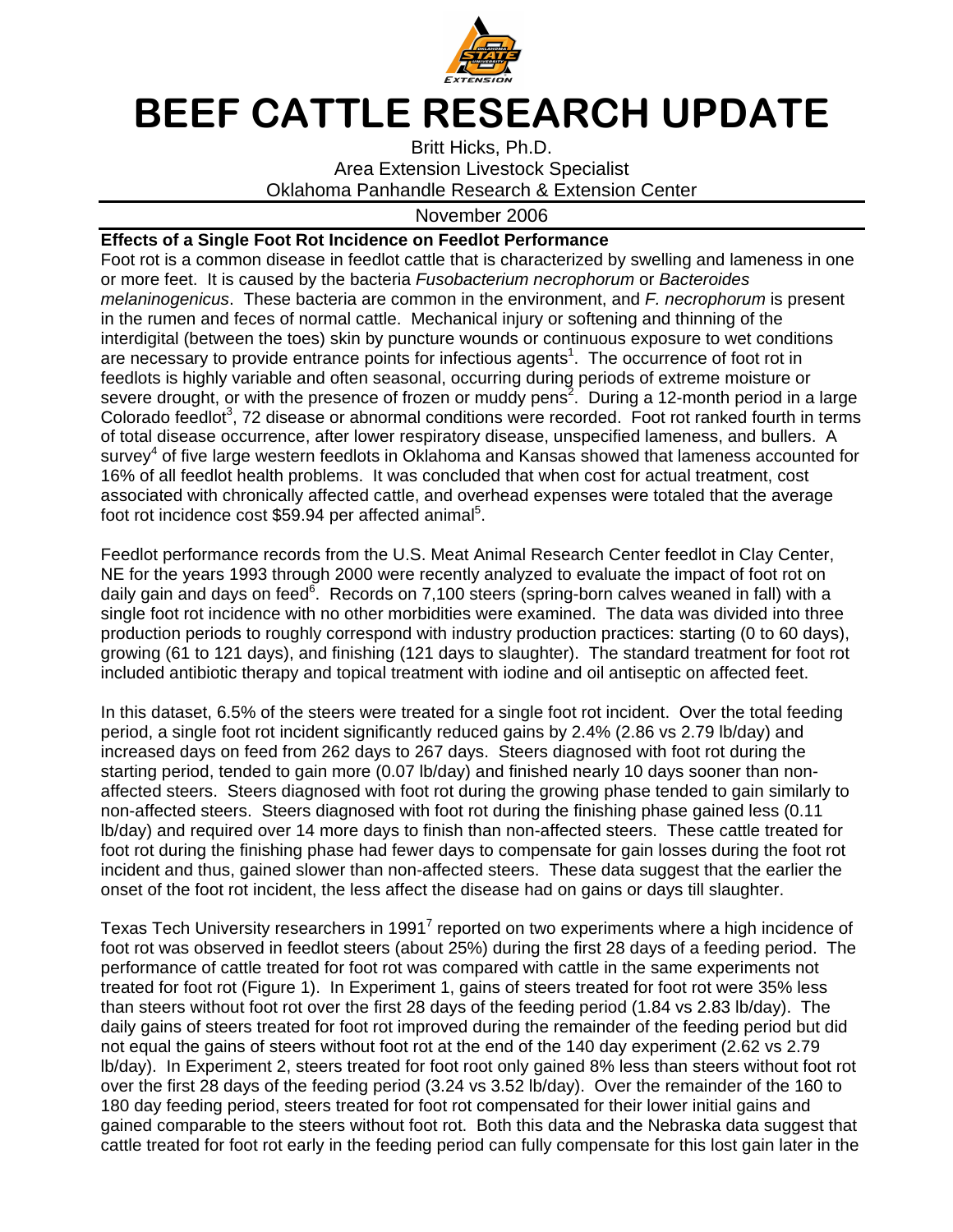feeding period provided the cattle are on feed long enough to recover. In the Nebraska data, calves were on feed about 260 days and thus had more time to recover lost gain due to foot rot. Whereas, in the Texas data, cattle on feed for 140 days did not fully recover lost gain due to foot rot.

Many of the problems of foot rot can be avoided by thoroughly cleaning and repairing pen surfaces after cattle are removed. However, F. necrophorum has been shown to survive in the soil for up to 10 months. Maximum drainage in the feedlot aides in preventing constant contact with manure-laden mud or water. Clean yards that are free of sharp objects such as stones or frozen, muddy rough ground aid in preventing hoof injury and infection. Mounds in feedlot



pens help to promote drainage and give cattle a dry place to lie down.

Feeding organic iodine (EDDI: ethylenediamine dihydriodide) may help prevent foot rot. However, the Food and Drug Administration (FDA) prohibits the use of iodine from EDDI in excess of 10 mg per head per day and this amount of EDDI may be of limited benefit.

Feeding chlortetracycline (CTC) may also help prevent foot rot. Low level feeding of CTC is labeled through the FDA for beef cattle, for the reduction of liver abscesses at 70 mg per head per day.  $F$ . necrophorum is the major infective agent in liver abscesses and foot rot in cattle. CTC is labeled at 350 mg per head per day (at least 0.5 mg per lb per day) in beef cattle under 700 lbs, and 0.5 mg per lb per day in cattle over 700 lbs, for the prevention of anaplasmosis. Consequently, many mineral mixes and commercial supplements are formulated to provide 350 mg per head per day to control these diseases listed on the CTC label. Since foot rot is caused by the same organism as liver abscesses, some control of foot rot should occur with the feeding of CTC. However, CTC is not labeled for the control or prevention of foot rot.

When cattle are moderately to severely deficient in dietary zinc, supplemental zinc may reduce the incidence of foot rot. Zinc is important in maintaining skin and hoof integrity and helps promote wound healing and therefore, adequate dietary zinc may help minimize foot rot and other types of lameness. In a three year Kansas<sup>8</sup> study with 696 crossbred steers grazing early summer native pasture, adding zinc methionine (ZinPro 100<sup>®</sup>) to a free-choice mineral supplement reduced the incidence of foot rot from 5.48 to 2.45%.

In summary, foot rot and other lameness issues can substantially reduce performance of feedlot cattle. The most important preventive measures are centered on the protection of interdigital skin health. Many of the problems of foot rot can be avoided by maintaining good pen conditions and thoroughly cleaning and repairing pen surfaces after cattle are removed. Feeding a nutritionally balanced ration with higher amounts of zinc may help prevent foot rot.

## **Comparison of Regular Fed versus Long Fed Angus-Sired Heifers**

The beef cattle industry today uses a value-based marketing system and carcass composition plays a big role in the value of each individual animal. Producers must manage cattle correctly to increase opportunities for premiums and decrease discounts. One way to increase premiums is to feed cattle high grain diets for a longer period of time to improve quality grades. However, when cattle are fed longer they also tend to deposit more subcutaneous fat increasing yield grades and the chance of receiving a yield grade discount. Recent Iowa State University research<sup>9</sup> evaluated 96 Angus-sired heifers that were fed for a regular period of time (RF: approximately 0.45 in. of rib fat cover) versus being fed a longer time (LF: approximately 0.70 in. of rib fat cover).